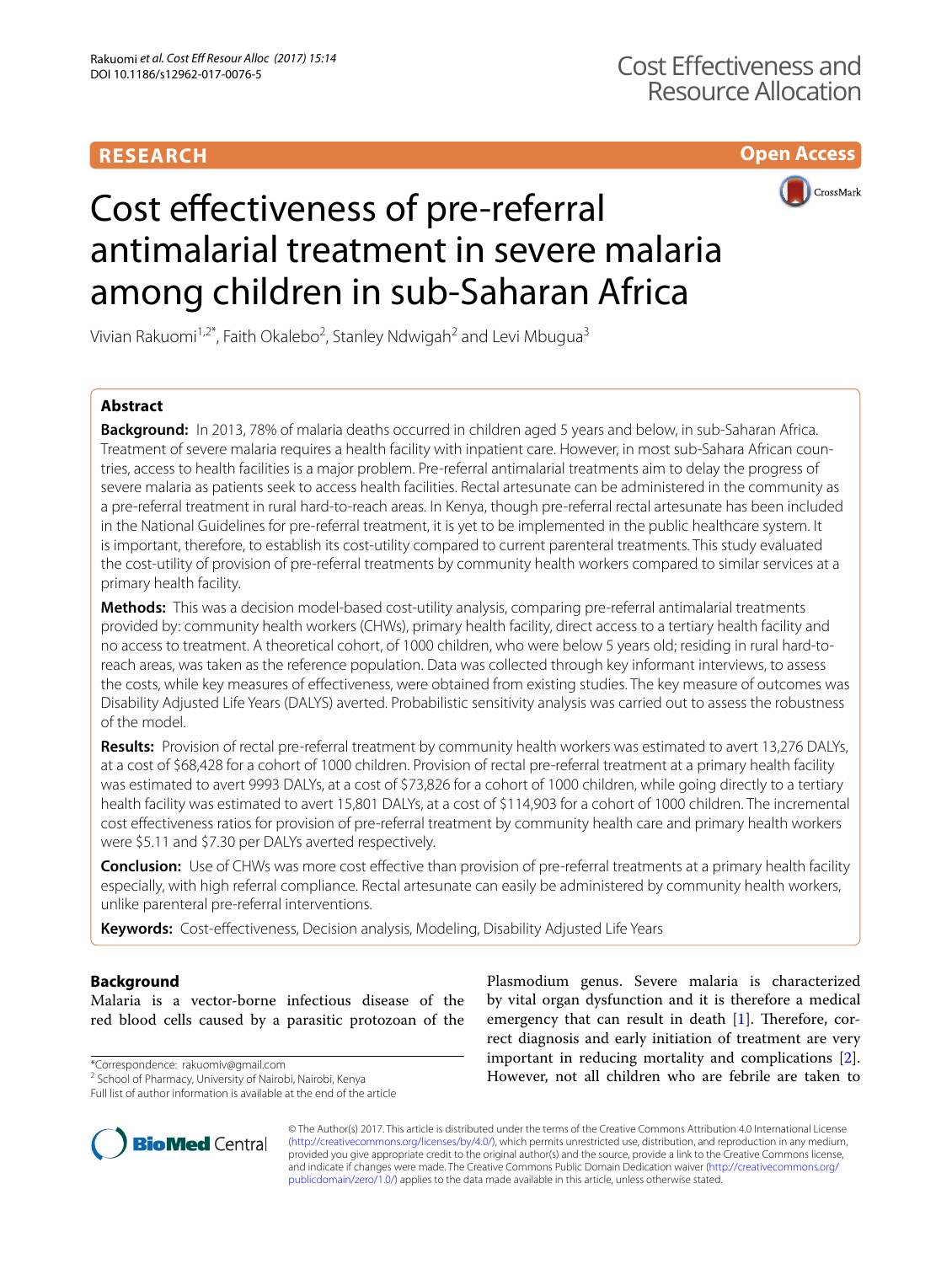hospital and therefore, they do not receive any treatment [[3\]](#page-9-2).

In Kenya, poor health infrastructure, especially in the rural areas, delays prompt access to health services, leading to increased mortality from malaria  $[4-6]$  $[4-6]$  $[4-6]$ . This has led to concerted efforts to increase access to treatment, including the adoption of rectal artesunate as a pre-referral intervention. Rectal artesunate may offer advantages over parenteral artesunate and parenteral quinine, since it can be administered at home by care-givers or community health workers (CHWs). In pediatric patients, rectal artesunate has a better safety profle with regards to side effects compared to quinine [[7\]](#page-9-5). It is also, more effective in inducing rapid parasite clearance within 24 h, hence reducing the risk of death by approximately 49% [\[8](#page-9-6)[–11\]](#page-9-7). Studies have shown that the utilization of community-based management increased the possibility of accessing antimalarial drugs as well as positively impacting on treatment-seeking behavior by almost 90% in some areas in Africa [[12](#page-9-8), [13](#page-9-9)]. In Kenya CHWs are trained according to policy guidelines on the astute use of antimalarial pre-referral treatment. This policy requires prior testing using rapid diagnostic test (RDTs) kits before initiation of antimalarial therapy [\[14\]](#page-9-10).

Although rectal artesunate has been adopted into the Kenyan National Malaria Guidelines, it is yet to be implemented. Given that funding for malaria does not meet the burden experienced, it was vital to assess whether pre-referral treatment options, as currently practiced, are cost-effective compared to rectal artesunate. This study therefore, evaluated the cost-utility of pre-referral malaria treatments in Kenya, provided by CHWs, versus primary health facility. The population of study was children less than 5 years, living in rural hard-to-reach areas, with high malaria endemicity.

# **Methods**

The study design was a prospective model based costutility analysis, using decision analytic modeling. The study focused on a theoretical cohort of 1000 children, under the age of 5 years, residing in rural areas, with high malaria endemicity [[4\]](#page-9-3). Children aged less than 5 years, comprise 17.4% of the population in this region. The proportion of males and females in this age-group was 50.6 and 49.4% respectively [\[15](#page-9-11)].

The study was carried out from the perspective of the Government of Kenya, as the largest provider of healthcare services in Kenya  $[16]$  $[16]$  $[16]$ . The time frame for the intervention was 5 years, which was the time from birth to the age of 5 years. The main strategy of interest was provision of rectal pre-referral treatment by CHWs.

There were four comparator groups; provision of rectal artesunate by CHWs, the use of a primary health facility without any inpatient services, direct access to a tertiary facility, and no access to any form of treatment as the no intervention arm. These groups were selected to represent the various levels of healthcare services provided in Kenya. The main outcomes of interest were Disability Adjusted Life Years (DALYs), which were computed from the expected mortalities, and neurological sequelae post malarial treatment. Incremental cost efectiveness ratios, and cost efectiveness ratios, were computed using the DALYs, and costs associated with each of the strategies.

# **Measure of efectiveness of pre‑referral treatments in childhood malaria**

DALYs were computed as the sum of Years of Life Lost due to premature mortality (YLL) and Year of Life Lived with Disability (YLD) [[17\]](#page-9-13). Years of life lived with disability were computed as the product of duration of the morbidity or complications, incidence and the disability weights [\[18\]](#page-9-14). A cohort of children with signs of severe malaria, aged between 0 to 5 years, was assumed to receive treatment from a community health worker, primary healthcare or a tertiary healthcare facility. In line with the Kenyan policy for management of malaria, the children were assumed to have tested positive using the rapid diagnostic kit. The fourth cohort received no treatment. The standard life expectancies of male and female children aged 0–1 and 1–4 years was obtained from the WHO life tables  $[19]$  $[19]$ . The average age at death was assumed to be 0.5 and 2.5 years for the age group less than 1 and  $1-5$  years respectively. The number of deaths due to severe inpatient malaria was estimated, using a case fatality rate of 7.5% (3.5–9.3%), as obtained from a Kenyan study  $[20]$  $[20]$ . The case fatality rate for untreated malaria was estimated at 70%. This was obtained from a study that sought expert opinion on case fatality rate for untreated febrile illnesses [[21](#page-9-17)]. This is because no clinical study has been done in this population, and these estimates are usually subjective. The life expectancy for children aged 0–1 years, was 63.1 years for males and 65.6 years for females; and for children aged 1–4 years, was 65 for males, and 67.5 for females, as obtained from WHO life expectancy ranking, for Kenya  $[19]$ . The disability weights were obtained from WHO data for the sub-Saharan region. From this data, the disability weight associated with a malaria episode was 0.211, neurological sequelae was 0.4710, and anemia was 0.013 [\[17](#page-9-13)]. Table [1](#page-2-0) summarizes the variables used to compute effectiveness.

The incidences of neurological sequelae, and anemia, were 3 and 18% respectively, for those seeking treatment, as obtained from literature  $[20, 22]$  $[20, 22]$  $[20, 22]$  $[20, 22]$ . The length of hospitalization, was a median of  $5$  (3-8) days [\[22](#page-9-18)]. The duration of neurological sequelae, was estimated to be 2 years, while anemia complications were estimated to last for about a month [[23](#page-9-19)[–25](#page-9-20)].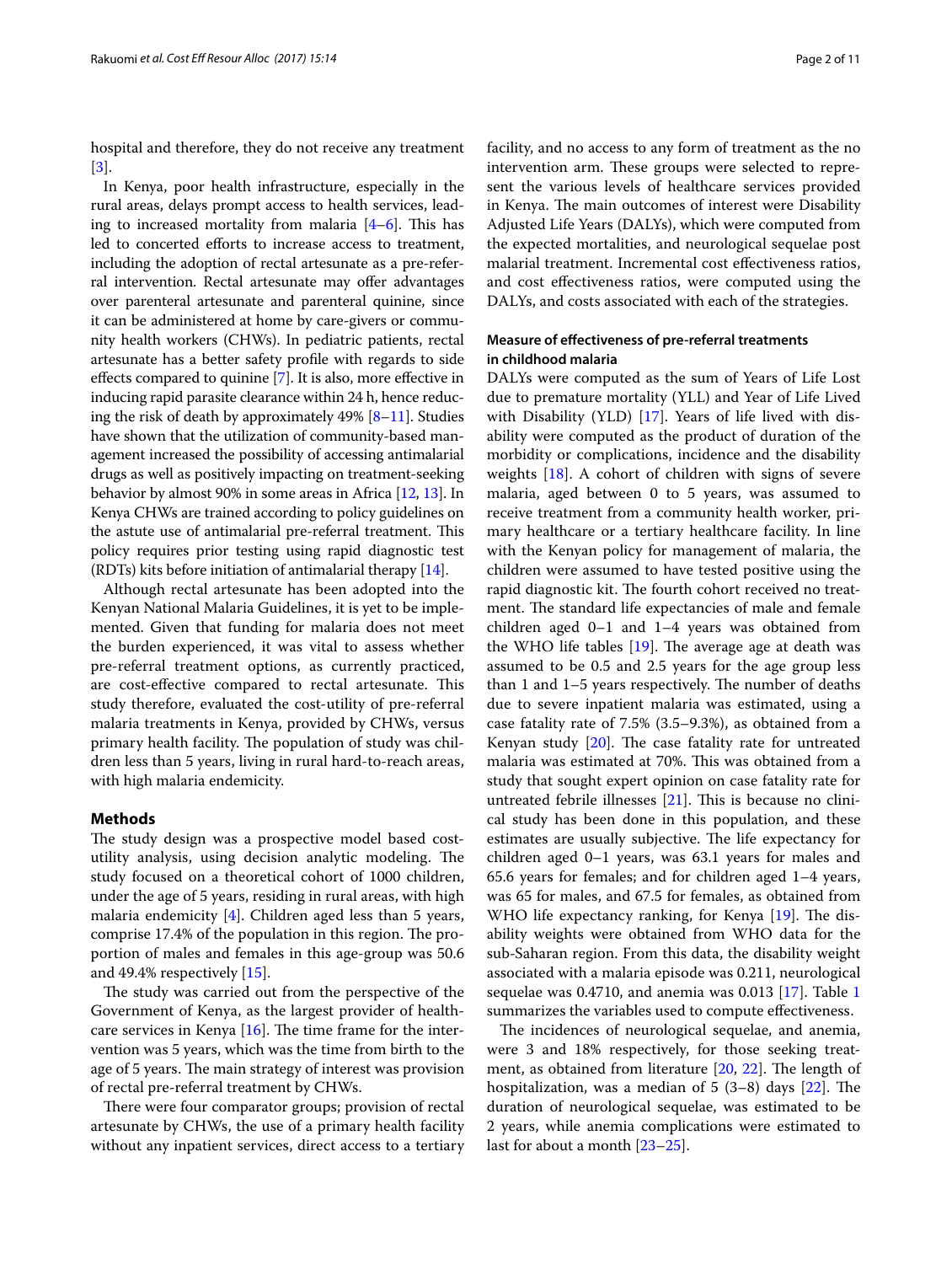<span id="page-2-0"></span>**Table 1 Epidemiological parameters used in calculating Disability Adjusted Life Years**

| Epidemiological prevalence and effectiveness      | Point estimate (%) |  |  |
|---------------------------------------------------|--------------------|--|--|
| Inpatient case fatality rate of malaria           | 7.5                |  |  |
| Case fatality rate of untreated malaria           | 70.0               |  |  |
| Average length of in-hospital stay                | 5.0                |  |  |
| Effectiveness of rectal artesunate                | 49.0               |  |  |
| Probability of neurological sequelae              | 3.0                |  |  |
| Probability of anemia                             | 18                 |  |  |
| Assumed effectiveness of i.m quinine vs rectal    | 90                 |  |  |
| Assumed effectiveness of i.m artesunate vs rectal | 120                |  |  |
| Life expectancy                                   |                    |  |  |
| Males (0-1 year)                                  | 63.1               |  |  |
| Females (0-1 year)                                | 65.6               |  |  |
| Males (1-4 year)                                  | 65                 |  |  |
| Females (1-4 year)                                | 67.5               |  |  |
| Disability weights                                |                    |  |  |
| Malaria episode                                   | 0.211              |  |  |
| Neurological sequelae                             | 0.471              |  |  |
| Anemia                                            | 0.013              |  |  |

Administration of rectal artesunate followed by inpatient care has been shown to reduce mortality due to severe malaria by 49% (95% CI 19.31–67.76) [[8\]](#page-9-6). There was no study comparing efects of pre-referral rectal artesunate, i.m artesunate and i.m quinine on mortality. This study therefore, assumed that, effectiveness of i.m quinine, was 90%, that of rectal artesunate, with regard to reduction in mortality. This assumption was based on studies comparing the parasite clearance rate of rectal artesunate, versus i.m quinine  $[9, 11, 26]$  $[9, 11, 26]$  $[9, 11, 26]$  $[9, 11, 26]$  $[9, 11, 26]$  $[9, 11, 26]$ . The effectiveness of i.m artesunate, was assumed to be 120%, that of rectal artesunate, with regard to reduction in mortality. This assumption was made based on a study that showed the superiority of i.m artesunate, after 24 h of illness [\[9](#page-9-21), [10,](#page-9-23) [26\]](#page-9-22). It was assumed that patients sought treatment within 24 h of onset of illness. Studies have shown that pre-referral treatments are more efective within this time  $[8, 9]$  $[8, 9]$  $[8, 9]$  $[8, 9]$  $[8, 9]$ . Those who received pre-referral treatment but did not seek inpatient care had the same risk of dying as those who did not seek any treatment [[24\]](#page-9-24).

The study assumed that the incidence of anemia in the population not seeking treatment was twice that of those who sought inpatient care after pre-referral treatment [[4\]](#page-9-3). Children aged less than 1 year were assumed to comprise 20% of the cohort and 1–4 years 80% of the cohort. The female to male ratio was  $1.024:1$ , according to the Kenya Population Census done in 2009. Years of Life Lost for each age group and sex was separated computed and summed up. The Year of Life Lost were age-discounted using a discount rate of −0.03.

# **Costing methodology**

Costs were obtained from literature and from key informant interviews. The key informant interviews were carried out in agencies involved in procurement, supplies, distribution and management of malaria in Kenya. These include National Malaria Control Program (NMCP), Kenya Medical Supplies Authority (KEMSA), African Medical Research Foundation (AMREF) and Clinton Health Access Initiative (CHAI).

Inpatient costs were estimated at \$75.13 (36.33– 102.64), per patient. Costs of managing neurological sequelae, were estimated at \$48.52, and, malarial anemia costs were \$45.02, as obtained, from studies done in Kenya [\[20,](#page-9-16) [27](#page-9-25)]. All the costs were updated to 2015 rates using the Kenya consumer price index and then converted to international dollars using the purchasing power parity for Kenya against the US dollars [\[28](#page-9-26), [29](#page-9-27)]. Table [2](#page-2-1) summarizes costs of input variables as obtained from key informant interviews.

The cost of time a CHW spends treating a child was calculated using a 2-h workday, working for 5 days a week and a salary range of 41.4–165.63, as obtained from key informant interviews and from literature  $[30]$  $[30]$ . The cost of time a healthcare worker spends per child was calculated with an estimated working duration of 40 h per week. We assumed that every patient needed 20 min of care. The costs obtained were annuitized with a discount rate of 8%

<span id="page-2-1"></span>**Table 2 Program level costs obtained from key informant interviews**

| Item                                                     | Cost(5)                     |  |  |
|----------------------------------------------------------|-----------------------------|--|--|
| Implementation costs                                     |                             |  |  |
| Training of trainers for case management<br>(per person) | 552.2                       |  |  |
| Training of healthcare workers (per<br>person)           | 496.9                       |  |  |
| Training of CHWs (per person)                            | 25.1                        |  |  |
| Monitoring and evaluation                                | 96,625.4 (62,633-195,890.8) |  |  |
| Printing of guidelines (each)                            | 12.4                        |  |  |
| Printing of manuals (each)                               | 25.8                        |  |  |
| Acquisition costs                                        |                             |  |  |
| I.m artesunate (per vial)                                | $1.49 - 1.62$               |  |  |
| l.m quinine (per vial)                                   | 0.20                        |  |  |
| Rectal artesunate (50 mg)                                | $0.105 - 0.350$             |  |  |
| Procurement                                              | 7%                          |  |  |
| Warehousing                                              | 3%                          |  |  |
| Distribution                                             | 5%                          |  |  |
| Personnel monthly salaries                               |                             |  |  |
| <b>CHW</b>                                               | 41.4-165.63                 |  |  |
| HCW (nurse)                                              | 1242.23-2070.39             |  |  |

*CHW* community healthcare worker, *HCW* healthcare worker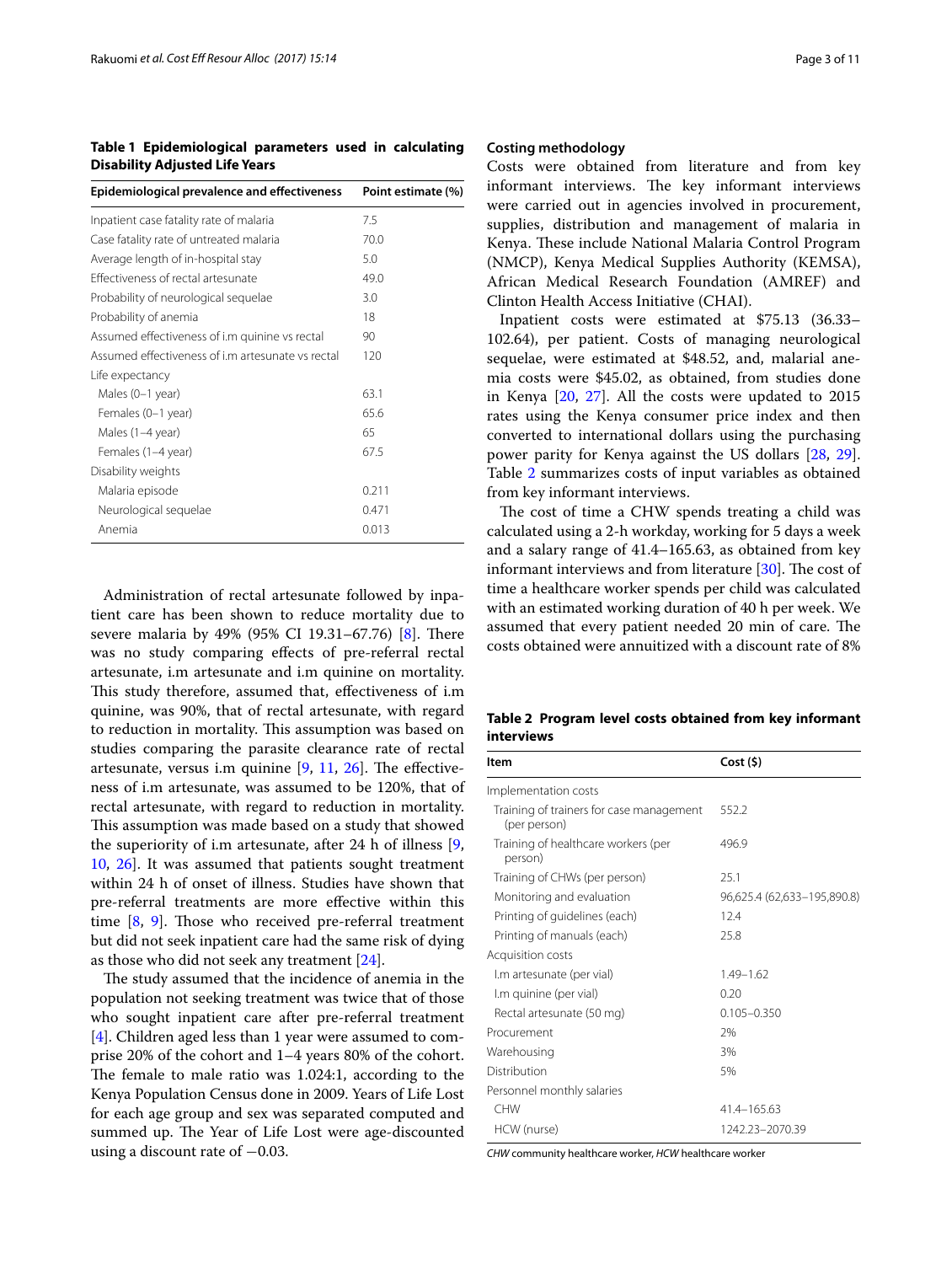taking into account future capital costs over a period of 3 years [\[31](#page-9-29)].

Kenya Essential Medicines Supplies Authority (KEMSA) charges 2% of purchase price for tendering, however not all acquisitions are through KEMSA and therefore this cost does not apply to all the stocks of drugs warehoused and distributed by KEMSA. The capital costs were calculated per healthcare provider, providing services to one case of severe malaria. From a key informant interview, the number of CHWs in western Kenya was estimated at 7100.

The total yearly case load for malaria was 170,000, with an estimated prevalence of 10% for severe malaria [[32](#page-9-30)]. We therefore estimated that each CHW treats 2.4 cases of severe malaria per year. From the 2008 Kenya National Human Resource for Health strategic plan, 22.7% of the entire health work force was working in the Western region. The total number of healthcare workers in Kenya, trained in malaria case management is estimated at 6000, as obtained from key informant interviews. This study therefore estimated that 1800 of the trained healthcare workers are from this region. Children less than 5 years of age were estimated, at a population of 1,687,787 in this region [[15](#page-9-11)].

The yearly prevalence for malaria was 38% in this population, and 67.3% utilized Government facilities [[4,](#page-9-3) [33](#page-9-31), [34\]](#page-9-32). We estimated incidence of severe malaria of 10% among the population with malaria [[32\]](#page-9-30). We therefore multiplied these rates with the population, then divided with the number of healthcare workers trained in malaria case management in the region, to get 24 cases treated per healthcare worker in a year. We ignored shared capital costs like training of trainers of trainers and printing of materials as they are shared by all the treatment arms, and costs of managing adverse reactions, as their prevalence is low.

#### **Decision analytic modeling**

The decision analytical tree was drawn to reflect the treatment-seeking options accessible to a caregiver with a severely ill child in remote rural areas.

The options were; a visit to a CHW then refer, a visit to a primary health facility then refer, directly seeking care at a tertiary health facility and not seeking any treatment. This is shown in Fig. [1](#page-4-0): cost utility of rectal artesunate provided by community health workers, Fig. [3:](#page-6-0) costutility of a tertiary facility, and Fig. [4:](#page-6-1) cost-utility of not seeking treatment. The study assumed equal probability of receiving or not getting pre-referral treatment. At primary facility, patients would be put on rectal artesunate, i.m quinine, i.m artesunate or get no treatment as shown in Fig. [2](#page-5-0): cost-utility of pre-referral treatments at primary facility. The study assumed that at the tertiary facility all severe malaria cases were admitted.

The following assumptions were made in the model; that treatment would be sought within 24 h of onset of severe illness and that a referred patient would get appropriate treatment within 24 h of the referral to maximize effectiveness of rectal artesunate  $[9, 11]$  $[9, 11]$  $[9, 11]$ . The study also assumed that pre-referral treatment would be given only once, at point of contact and thereafter, patients would be referred. Referral compliance was assumed to be similar, from either the CHW or primary health facility and was estimated at 67.1% [\[12\]](#page-9-8).

#### **Sensitivity analysis**

Multivariate probabilistic sensitivity analysis was done using non-Bayesian (frequentist) method approach. The input parameters that were varied are those that had the largest influence on one-way sensitivity analysis. The list of parameters that were investigated, their probability distribution functions and the arguments are presented in Table [3](#page-6-2) (Additional fle [1\)](#page-8-0).

For each parameter, a vector of 1000 randomly assigned values was generated and these were used to compute 1,000,000 values of ICER. The median and inter-quartile ranges were reported. Two-way sensitivity analyses on variables of clinical and economic importance were conducted. The analysis was done using Base R software version 3.2.2.

# **Results**

The results of the base model were obtained and presented in Table [4](#page-7-0). From these results, the expected costs associated with no treatment of severe malaria were \$0.88, for a cohort of 1000 patients with 20,122 DALYs. Provision of pre-referral treatment by CHWs, and in a primary health facility, would result in an aversion of 15,535 DALYs, and 12,610 DALYs respectively. The expected cost of pre-referral management of a cohort of 1000 children aged less than 5 years was much lower for CHWs, at \$85,492. The same services provided in a primary health facility had a cost of \$88,961. The most costefective option was pre-referral treatment by CHWs, followed by subsequent treatment at a tertiary healthcare facility. The incremental cost-effectiveness ratio (ICER) for this intervention was \$5.50 per DALY averted. A direct visit to the tertiary health facility was more costefective (ICER \$6.90 per DALY averted), as compared to pre-referral treatment provided in a primary health facility, with subsequent treatment at a tertiary health facility (ICER \$7.05 per DALY averted).

One-way sensitivity analysis (Additional fle [2](#page-8-1)) was conducted, and the results on the variation of ICER for the CHW intervention were summarized as a tornado diagram, in Fig. [5](#page-7-1): efects of input variables on the cost utility of pre-referral treatments. For the sake of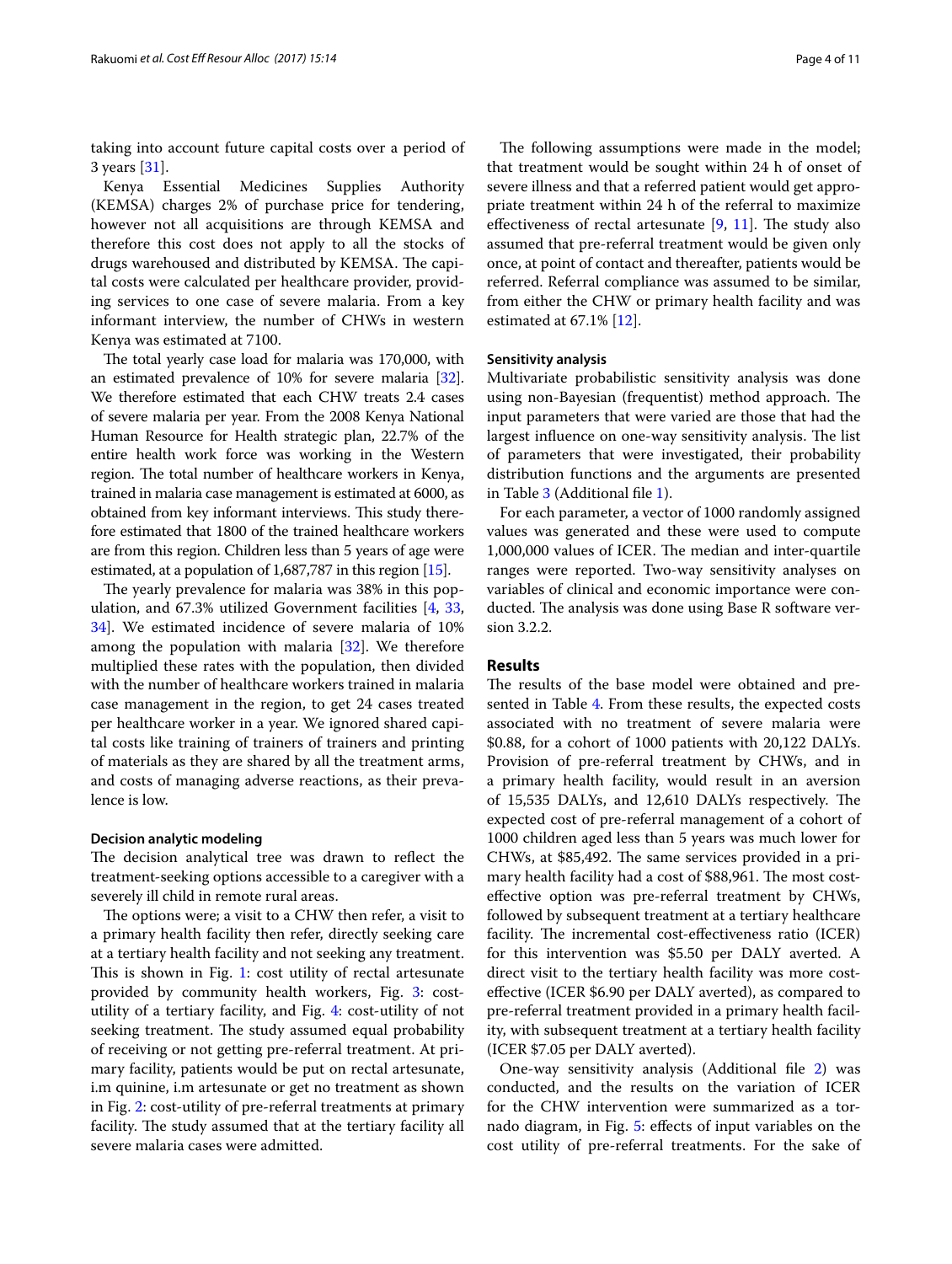

<span id="page-4-0"></span>parsimony, variables that had no or minimal efect on the ICER were excluded from the tornado diagram. For all interventions, assumptions about Years of Life Lost (YLL), the cost of inpatient care at a tertiary health facility, and the inpatient case fatality rate had the greatest impact on the ICER.

Intramuscular quinine, rectal artesunate and intramuscular artesunate increased the incremental cost, but the overall effect on ICER was minimal. The cost of managing complications, anemia and neurological sequelae had no effect on the incremental costs and ICER. This was attributed to the fact that these costs are shared across all interventions. Similarly, the cost incurred by patients who do not seek treatment from the community health workers, primary and tertiary health facilities, had no effects on the ICER. The impact of referral compliance on ICER was not very pronounced.

The probability of receiving intramuscular quinine, versus intramuscular artesunate, was excluded from the tornado diagram. This parameter had almost no effect on both the incremental cost and the ICER. Assumptions around the relative efficacy of rectal artesunate, as opposed to that of i.m quinine and i.m artesunate had minimal efect on the ICER of service provision.

The results of multivariate probabilistic analysis confrmed earlier fndings of the base model and are pre-sented in Table [4](#page-7-0). From these results, provision of pre-referral treatment by CHWs had the potential of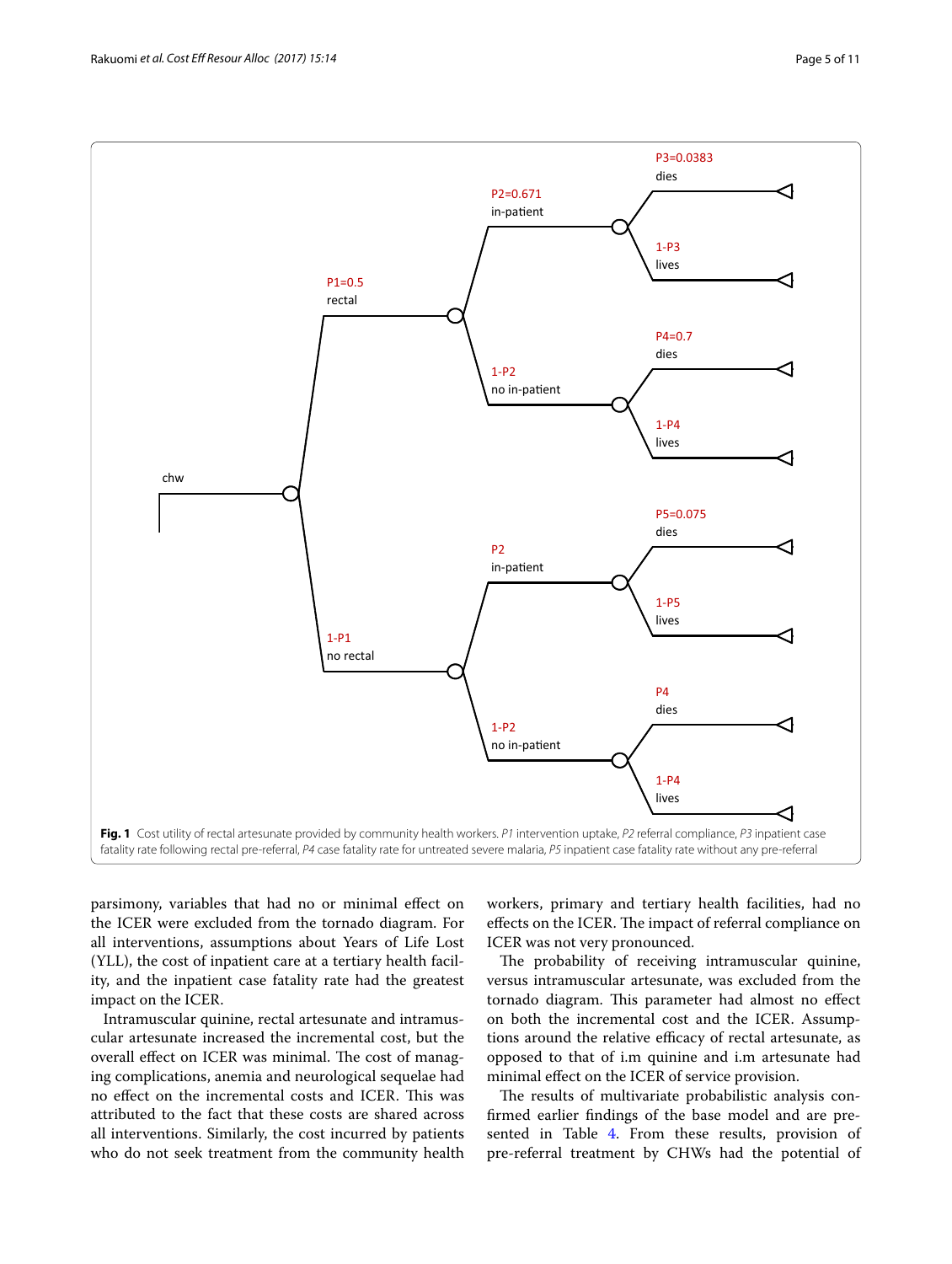Rakuomi *et al. Cost Ef Resour Alloc (2017) 15:14* Page 6 of 11



<span id="page-5-0"></span>fatality rate for untreated severe malaria, *P5* inpatient case fatality rate for severe malaria without pre-referral treatment, *P6* intervention uptake, *P7* inpatient case fatality rate with pre-referral i.m artesunate, *P8* inpatient case fatality rate with pre-referral i.m quinine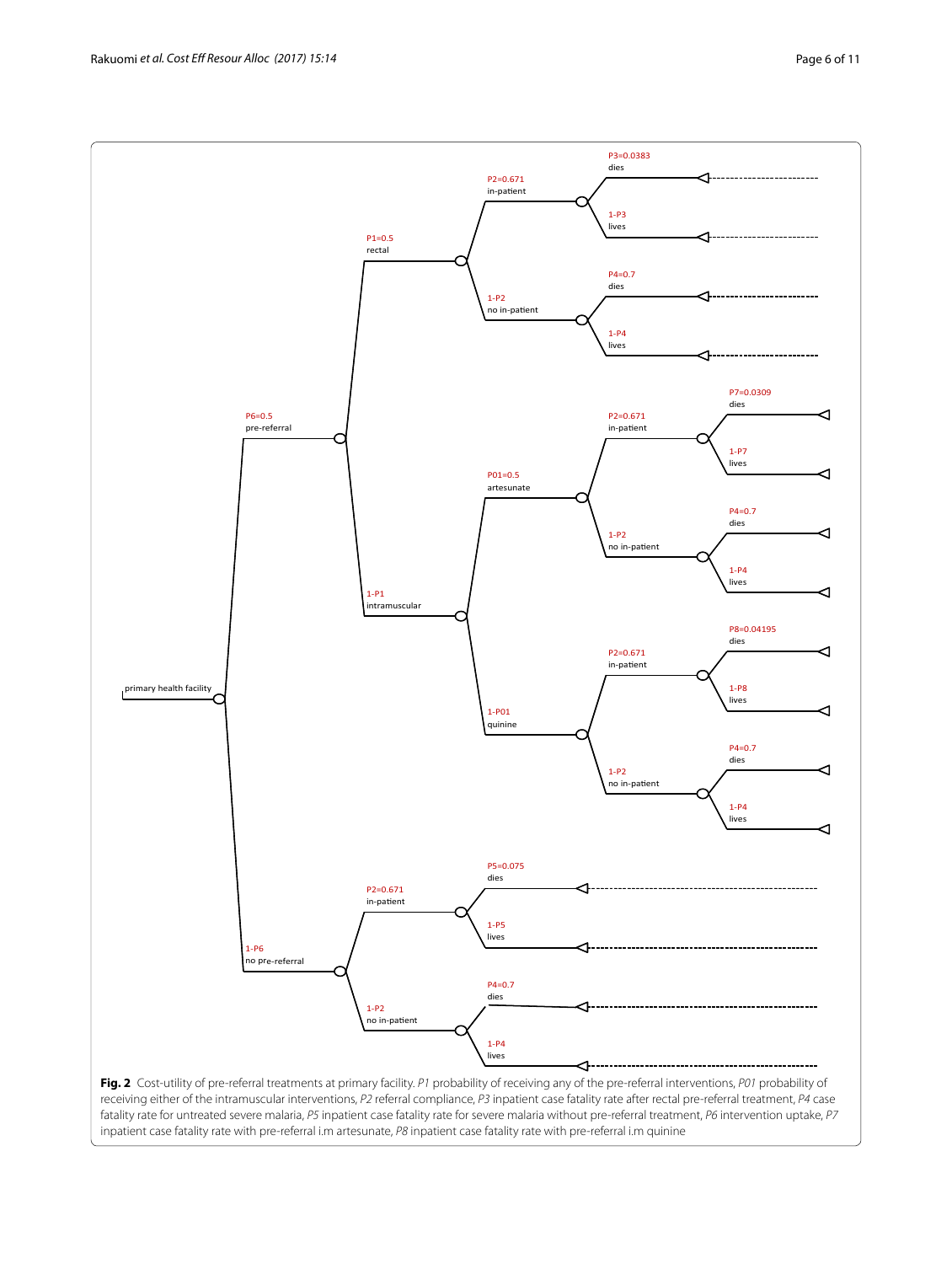

<span id="page-6-0"></span>

<span id="page-6-1"></span>averting 13,276 DALYs, at a cost of \$68,428 for treating a cohort of 1000 children. The option of pre-referral treatment, at a primary health facility had the potential of 9993 DALYs, at a cost of \$73,825 for treating a cohort of 1000 children. Going straight to a tertiary facility without pre-referral treatment, has the potential of averting 15,801 DALYs, at a cost of \$114,903 for treating a cohort 1000 children. The most cost-effective option was the use of a CHW (ICER of \$5.11 per DALYs averted), followed by direct access to a tertiary health facility (ICER of \$7.14 per DALYs averted), and then primary health facility (ICER of \$7.30 per DALYs averted). Receiving no form of treatment was the cheapest option, with a cost of \$0.88 for a cohort of 1000 children. It was however, associated with the largest disease burden, of 19,529 DALYs (Additional fle [3](#page-8-2)).

The incremental costs of a patient receiving services increased as one moved from CHW to PHF (\$2429, ICER −1.45) (Additional fle [4](#page-8-3)) and similarly from PHF to THF (\$34,098, ICER \$6.74).

On conducting two-way sensitivity analysis, we noted that increasing the probability of a patient receiving rectal artesunate from a CHW, reduced the point estimate of ICER (Additional fle [5\)](#page-8-4).

The ICER increased from a base case of \$5.11 (IQR \$3.01, \$8.21), to \$1.37 (IQR \$0.82, \$2.36) over a range of assumptions of the efficacy of rectal artesunate, in a severely ill child. If all children received rectal artesunate

<span id="page-6-2"></span>**Table 3 Efectiveness and cost input variables used in the analysis**

| Probability                         | <b>Distribution</b> | <b>Distribution parameters</b>                      |
|-------------------------------------|---------------------|-----------------------------------------------------|
| Years of life lived                 | Gamma               | Mode 28,732 ( $r = 5$ ,<br>$\lambda = 0.00017$      |
| Cost of salaries, PHF               | Gamma               | Mode 3450 ( $r = 5$ .<br>$\lambda = 0.00144$        |
| Inpatient cost for a mortal-<br>ity | Gamma               | Mode 49,420 ( $r = 5$ ,<br>$\lambda = 0.00010$      |
| Inpatient costs of survival         | Gamma               | Mode 123,550 ( $r = 5$ ,<br>$\lambda = 0.00004$     |
| YLD not admitted, survives          | Gamma               | Mode 33 ( $r = 5$ ,<br>$\lambda = 0.14844$          |
| YLD admitted and survives           | Gamma               | Mode 33 $(r = 5.$<br>$\lambda = 0.14923$            |
| YI D admitted but dies              | Gamma               | Mode 1.70 ( $r = 5$ ,<br>$\lambda = 2.88345$        |
| No rectal artesunate                | <b>Beta</b>         | Mode 0.5 ( $\alpha = 2, \beta = 2$ )                |
| Compliance                          | Beta                | Mode 0.67 ( $\alpha = 2$ ,<br>$β = 1.49000$         |
| Inpatient CFR                       | Beta                | Mode $0.075$ ( $\alpha = 2$ ,<br>$\beta = 13.33333$ |
| Cost of RDTs                        | Gamma               | Mode 545 ( $r = 5$ ,<br>$\lambda = 0.00917$         |
| Efficacy of rectal                  | Beta                | Mode 0.49 ( $\alpha = 2$ ,<br>$\beta = 2.04080$     |

without a confrmatory diagnosis and these reduced the chances of inpatient mortality by 6%, the point estimate of ICER indicated that the intervention would still be beneficial.

## **Discussion**

The use of CHWs in the provision of pre-referral treatment was associated with fewer DALYs as well as more DALYs averted, as compared to seeking treatment at a primary health facility. It was also more cost efective and less costly. A recent study in low income countries suggest that the use of CHWs could be as cost-efective as primary healthcare workers due to tangible and non-tangible benefits offered by CHWs  $[35]$  $[35]$ . The results obtained were in agreement with other studies looking at the utilization of community healthcare workers  $[29, 36-38]$  $[29, 36-38]$  $[29, 36-38]$  $[29, 36-38]$ . The use of CHWs is cost-efective where there is high uptake and utilization of community strategy as well as adherence to referral advice by care-givers. Enhanced supervision and strengthening of community strategy to avoid irrational prescribing will ensure that this option remains cost efective in rural remote areas with little access to healthcare facilities especially in relation to direct patient costs. However, the efect of irrational use did not reduce the cost efectiveness of community strategy, suggesting that even in cases where testing is unavailable, giving rectal artesunate to all febrile children had some benefit. The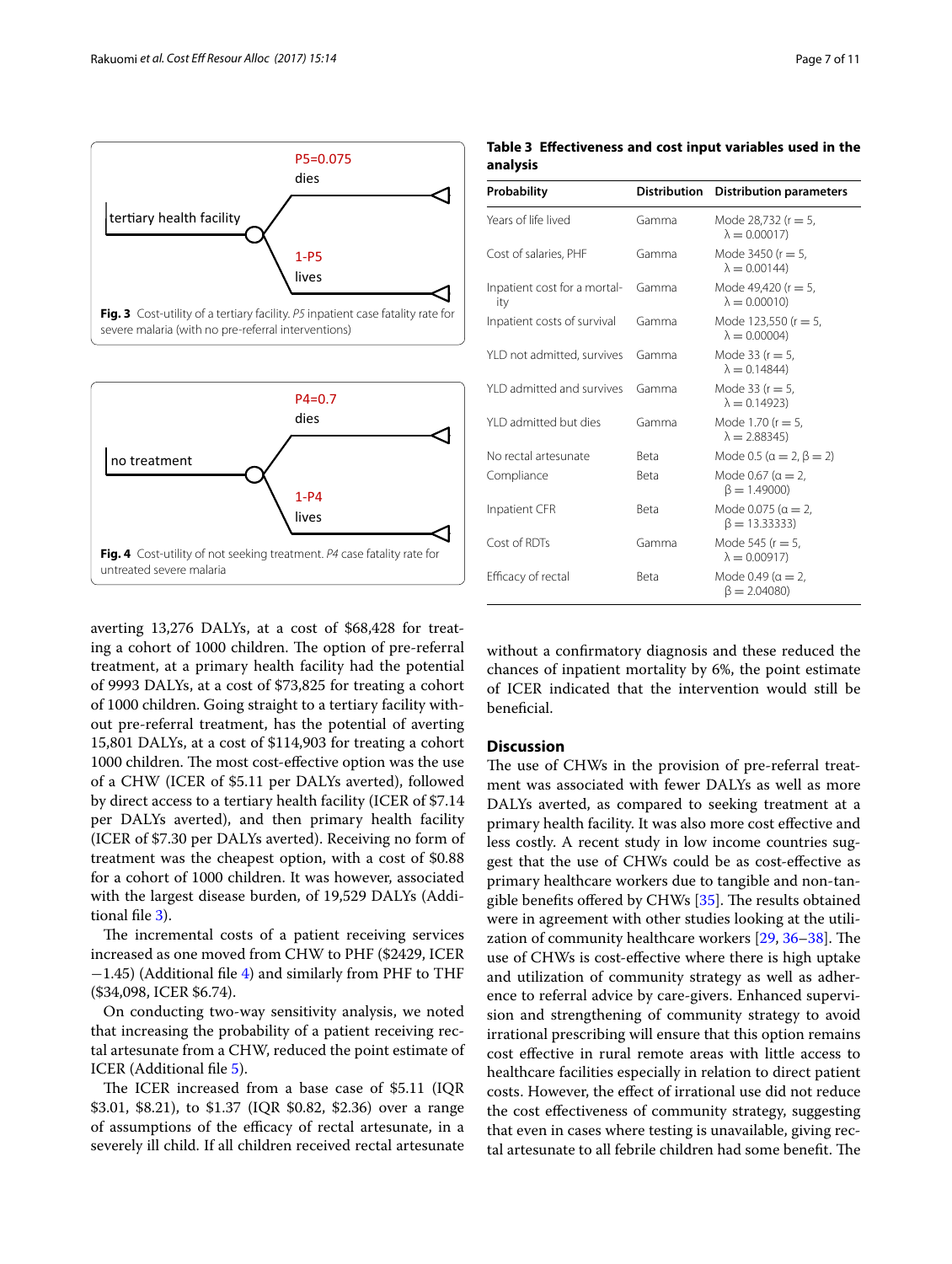| Scenario                                | Intervention | <b>Costs for a cohort</b><br>of 1000 children (\$) | <b>DALYs</b>              | <b>DALYs averted</b>       | Incremental cost (\$)        | ICER (\$ per DALY<br>averted) |
|-----------------------------------------|--------------|----------------------------------------------------|---------------------------|----------------------------|------------------------------|-------------------------------|
| Base model                              | No treatment | 0.89                                               | 20,122                    |                            | $\equiv$                     |                               |
|                                         | CHW          | 85,491                                             | 4587                      | 15,535                     | 85,490                       | 5.50                          |
|                                         | PHF          | 88.961                                             | 7512                      | 12.610                     | 88.960                       | 7.05                          |
|                                         | <b>THF</b>   | 123.711                                            | 2186                      | 17,936                     | 123.710                      | 6.90                          |
| Probabilistic sensitiv-<br>ity analysis | No treatment | $0.88$ $[0.88 - 0.88]$                             | 19,529 [15,315,<br>24,737 |                            |                              |                               |
|                                         | CHW          | 68,428 [43,362,<br>100,703]                        | 5413 [3091, 8430]         | 13,276 [9534, 17,684]      | 68,427 [43,361,<br>100,702]  | 5.11 [3.01, 8.21]             |
|                                         | <b>PHF</b>   | 73,825 [47,531,<br>103,875]                        | 8328 [5030, 12,531]       | 9993 [6180, 14,429]        | 73,825 [47,530,<br>103,874]  | 7.30 [5.30, 11.20]            |
|                                         | <b>THF</b>   | 114,903 [91,842,<br>145.1681                       | 3111 [1801, 5005]         | 15,801 [11,990,<br>20,375] | 114,902 [91,841,<br>145.1671 | 7.14 [5.10, 10.92]            |

<span id="page-7-0"></span>**Table 4 Costs incremental health outcomes and cost-utility of pre-referral antimalarial treatments by healthcare provider**

*CHW* community healthworker, *PHF* primary health facility, *THF* tertiary health facility, *ICER* incremental cost-utility ratio, *cost* cost for treating one child



<span id="page-7-1"></span>only cost of note was the acquisition cost of the pre-referral interventions (Additional fle [6](#page-8-5)).

The results illustrate the difference in cost of seeking health services between diferent levels of healthcare categories. In this case, the study found the option of using CHWs and then going to a tertiary health facility more cost efective than going to primary health facility followed by a referral to a tertiary health facility. Utilization of CHWs frst before referral was also more cost efective than going directly to a tertiary facility. This is expected, given no infrastructural investments of offering services at community level, as opposed to infrastructure costs as well as expertise, at primary and tertiary facilities. Therefore, given the long-term nature and cost of putting up healthcare infrastructure, the use of CHWs to ofer prereferral treatments remains an important option in mitigating the efects of severe malaria, in rural hard-to-reach areas (Additional fle [7\)](#page-8-6).

The difference in cost-utility between CHWs and primary health facility could also be explained by differences in the salaries, number of cases and hours of work of a CHWs and a healthcare worker, as well as transport costs and other attendant costs of seeking healthcare.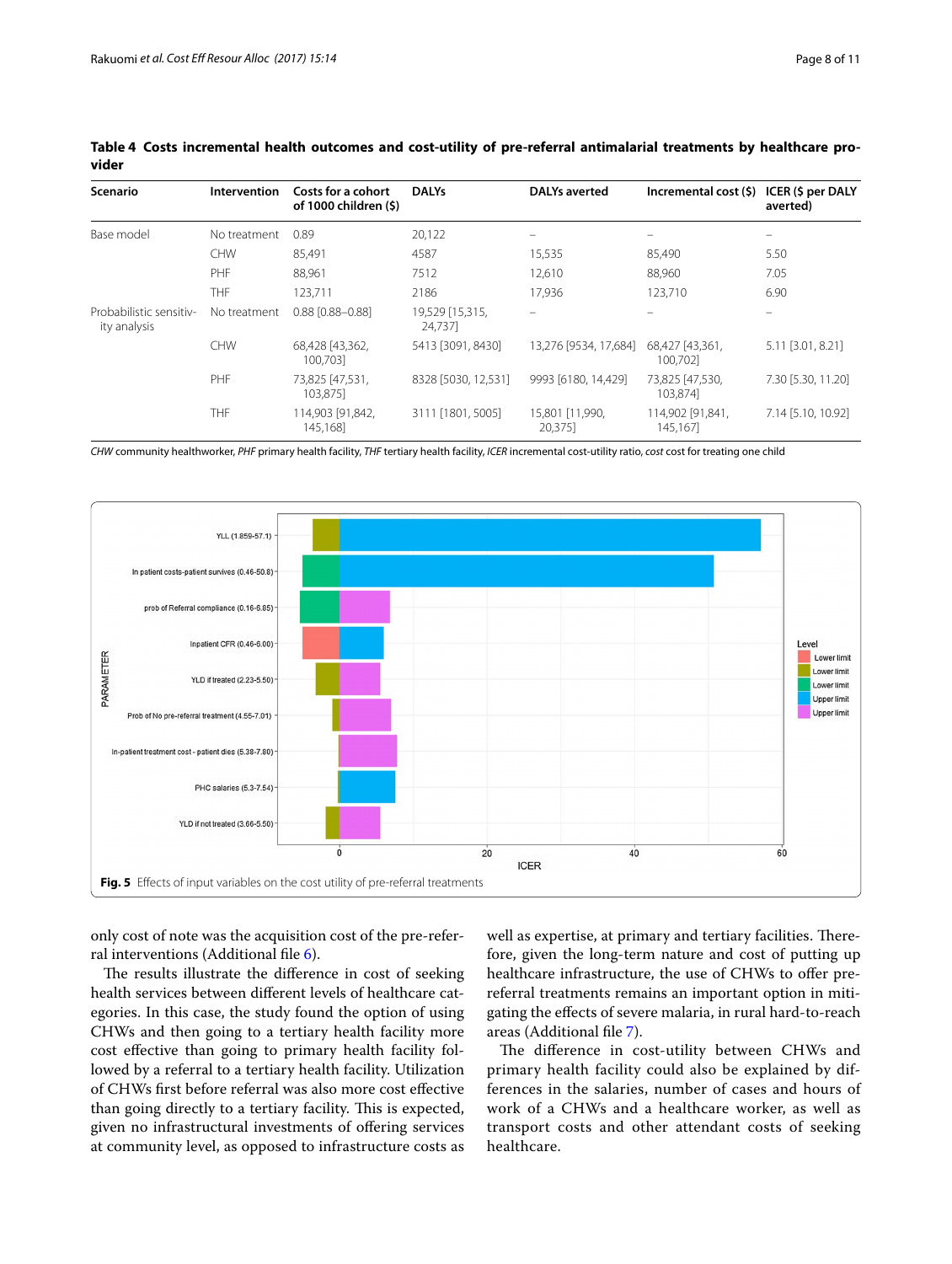The finding of cost-utility analysis was sensitive to referral compliance, both with CHWs, and at primary healthcare facility though this was not very pronounced and remained the same across the two options. With increased referral compliance, DALYS averted increased since more patients are admitted for inpatient care. The efect of compliance on cost-utility, was similar to a study done on use of rectal pre-referral treatments [\[39](#page-10-1)]. This suggests that strategies to increase referral compliance, including closer support supervision of CHWs and CHW-assisted referral should be adopted. In cases where referral compliance is very low, however, CHWs may be empowered to give repeat doses of rectal artesunate, as this has been shown to be efective as a treatment alternative [[40\]](#page-10-2).

In the option where patients went directly to a tertiary health facility, they had better outcome with fewer DALYs and more DALYs averted than any other option. However, it was the most costly and this fnding was in line with a costing study done in Kenya [[25\]](#page-9-20). Seeking treatment directly at a health facility with inpatient services within 24 h, decreases the duration to initiation of treatment, and has better health outcomes [\[4](#page-9-3), [41,](#page-10-3) [42](#page-10-4)]. Therefore, a tertiary health facility, even though costlier, gives the best health outcomes, and, should ideally be the frst point of contact, for those with severe malaria. However, capital costs of putting up a tertiary facility in resource limited areas are prohibitive. This has lead to a situation where health facilities are far apart and have limited infrastructure to efectively handle most of the healthcare needs of the population. The other challenges experienced in these settings include few trained medical personnel. Therefore, the use of community healthcare workers, serves as a cost-efective measure, to address the gaps in healthcare resource allocation, and distribution, while ensuring better health outcomes.

## **Conclusion**

Malaria remains one of the leading causes of mortality in sub-Saharan Africa. The most vulnerable group to this disease, are children under the age of 5 years. Therefore, eforts should be put in place to roll back the impacts of malaria in this population. These efforts include the adoption of rectal artesunate and improving access and ease of use to those at risk. However, for rectal artesunate to be successfully implemented, local research data on cost efectiveness, as well as behavioral and cultural practices should be considered (Additional fle [8](#page-8-7)).

The use of CHWs, in provision of rectal pre-referral treatment was a cost-efective option, when compared to the provision in a primary health facility. However, the benefts of CHWs would only be realized where there is a

clear strategy to enhance provision and uptake of CHWs services. Full compliance to referral advice would be necessary as well. Coupled with the use of CHWs, a lot of sensitization on health-seeking habits in febrile illnesses would increase uptake of this intervention. Cultural beliefs, as concerns use of rectal route of administration, would have to be debunked and its safety highlighted.

This study recommends the strengthening of community strategy in regards to uptake and referral compliance. This should involve strict supervision and adherence to treatment guidelines, which require testing using rapid diagnostic tests (RDTs), before administration of any antimalarials to avoid irrational use. Given that malaria infections can occur more than once in a child less than 5 years, a cost utility study based on a Markov model could be done to determine efects of both pre-referral treatment, and curative applications of rectal artesunate. The study also recommends a further study on patient related costs, side efects, and delay to access treatment. In this study, the same case fatality rate was used for those who sought no treatment, and those who had prereferral treatment, but did not seek inpatient treatment. It is probable that these two groups had diferent case fatality rates.

The results from this study can be used to persuade policy makers, to provide rectal artesunate as a pre-referral intervention in rural hard to reach areas.

## **Additional fles**

<span id="page-8-6"></span><span id="page-8-5"></span><span id="page-8-4"></span><span id="page-8-3"></span><span id="page-8-2"></span><span id="page-8-1"></span><span id="page-8-0"></span>

| <b>Additional file 1.</b> Code for the distributions.            |
|------------------------------------------------------------------|
| <b>Additional file 2.</b> Cost one-way sensitivity analysis.     |
| <b>Additional file 3. DALYS modeling.</b>                        |
| <b>Additional file 4.</b> Difference in ICFR between CHW and PHE |
| <b>Additional file 5. Result PSA.</b>                            |
| <b>Additional file 6.</b> Results for the base model.            |
| <b>Additional file 7.</b> Two way sensitivity analysis.          |
| <b>Additional file 8.</b> Decision tree model.                   |

#### <span id="page-8-7"></span>**Abbreviations**

CHW: community health workers; PHF: primary health facility; THF: tertiary health facility; DALYs: Disability Adjusted Life Years; ICER: incremental cost efectiveness ratio; KEMSA: Kenya Medical Supplies Authority; CER: cost efectiveness ratio; RDT: rapid diagnostic test; WHO: World Health Organisation; YLD: Years Lived with Disability; YLL: Years of Life Lost.

#### **Authors' contributions**

VR designed the study, collected data, carried out analysis and interpretation of data, drafted the article and revised it critically for important intellectual content, FAO contributed in design of the study, reviewed all data, supervised the whole study and revised the paper critically for important intellectual content, SN reviewed all data and supervised the whole study, LM supervised and revised the paper critically for important intellectual content. All authors read and approved the fnal manuscript.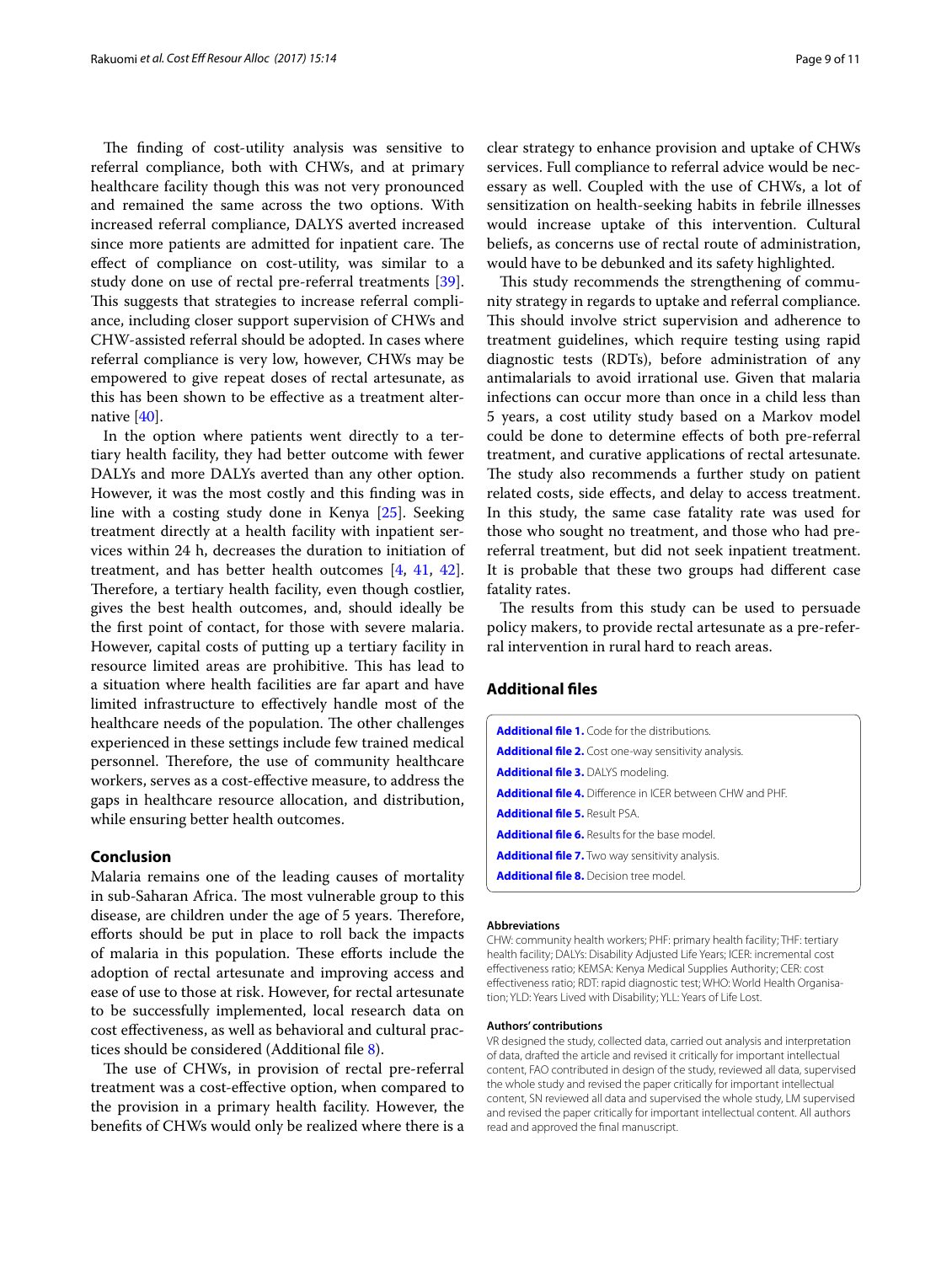#### **Author details**

<sup>1</sup> Ministry of Health, Nairobi, Kenya.<sup>2</sup> School of Pharmacy, University of Nairobi, Nairobi, Kenya. <sup>3</sup> School of Mathematics, The Technical University of Kenya, Nairobi, Kenya.

#### **Acknowledgements**

The authors' appreciation goes to Dr. Mukoko for the support and advice in the research. We wish to thank The National Malaria Control Program (NMCP) and Kenya Medical Supplies Authority (KEMSA), Clinton Health Access Initiative (CHAI) and African Medical Research Foundation (AMREF) for the opportunity and support in collecting data and information required for the study.

#### **Competing interests**

The authors declare that they have no competing interests.

#### **Availability of data and materials**

Additional fles [2](#page-8-1), [3,](#page-8-2) [4](#page-8-3), [5](#page-8-4), [7,](#page-8-6) [8](#page-8-7) supporting conclusions made in this manuscript.

#### **Ethical approval**

Ethical approval was sought and obtained from the KNH/UoN Ethics Review Committee, for key informant interviews. The ethical approval Reference Number was (KNH-ERC/A/162). Informed consent was obtained from participants who were provided with the objectives, methods, and expected benefts of the study. Participant's identities were concealed by use of codes. The study adhered to the principles of ethical research as outlined in the Declaration of Helsinki [[43\]](#page-10-5).

# **Publisher's Note**

Springer Nature remains neutral with regard to jurisdictional claims in published maps and institutional afliations.

## Received: 17 August 2016 Accepted: 6 July 2017 Published online: 14 July 2017

#### **References**

- <span id="page-9-0"></span>1. WHO. Guidelines for the treatment of malaria. 2nd ed. Geneva: WHO; 2010.
- <span id="page-9-1"></span>2. Okebe J, Eisenhut M. Pre-referral rectal artesunate for severe malaria. In: Cochrane database of systematic reviews. New York: Wiley; 1996.
- <span id="page-9-2"></span>3. WHO. World malaria report 2014. WHO.
- <span id="page-9-3"></span>4. Division of Malaria Control, Ministry of Public Health and Sanitation, Kenya National Bureau of Statistics, ICF Macro. 2010 Kenya MALARIA Indicator Survey. 2011.
- 5. Smith N, Obala A, Simiyu C, Menya D, Khwa-Otsyula B, O'Meara W. Accessibility, availability and affordability of anti-malarials in a rural district in Kenya after implementation of a national subsidy scheme. Malar J. 2011;10(1):316.
- <span id="page-9-4"></span>6. Watsierah CA, Ouma C. Access to artemisinin-based combination therapy (ACT) and quinine in malaria holoendemic regions of western Kenya. Malar J. 2014;13(1):290.
- <span id="page-9-5"></span>7. Dondorp A, Fanello CI, Hendrikssen I, Gomes E, Seni A, et al. Artesunate versus quinine in the treatment of severe falciparum malaria in African children (AQUAMAT): an open-label, randomised trial. Lancet. 2010;376(9753):1647–57.
- <span id="page-9-6"></span>8. Gomes M, Faiz M, Gyapong J, Warsame M, Agbenyega T, Babiker A, et al. Pre-referral rectal artesunate to prevent death and disability in severe malaria: a placebo-controlled trial. Lancet. 2009;373(9663):557–66.
- <span id="page-9-21"></span>9. Gomes M, Ribeiro I, Warsame M, Karunajeewa H, Petzold M. Rectal artemisinins for malaria: a review of efficacy and safety from individual patient data in clinical studies. BMC Infect Dis. 2008;28(8):39.
- <span id="page-9-23"></span>10. Karunajeewa HA, Reeder J, Lorry K, Dabod E, Hamzah J, Page-Sharp M, et al. Artesunate suppositories versus intramuscular artemether for treatment of severe malaria in children in Papua New Guinea. Antimicrob Agents Chemother. 2006;50(3):968–74.
- <span id="page-9-7"></span>11. Barnes K, Mwenechanya J, Tembo M, Mcllleron H, Folb P, Ribeiro I, et al. Efficacy of rectal artesunate compared with parenteral quinine in initial

treatment of moderately severe malaria in African children and adults: a randomised study. Lancet. 2004;363(9421):1598–605.

- <span id="page-9-8"></span>12. Paintain LS, Willey B, Kedenge S, Sharkey A, Kim J, Buj V, et al. Community health workers and stand-alone or integrated case management of malaria: a systematic literature review. Am J Trop Med Hyg. 2014;91(3):461–70.
- <span id="page-9-9"></span>13. Kisia J, Nelima F, Otieno D, Kiilu K, Emmanuel W, Sohani S, et al. Factors associated with utilization of community health workers in improving access to malaria treatment among children in Kenya. Malar J. 2012;11(1):248.
- <span id="page-9-10"></span>14. Zurovac D, Githinji S, Memusi D, Kigen S, Machini B, et al. Major improvements in the quality of malaria case-management under the "test and treat" policy in Kenya. PLOS ONE. 2014;9:e92782.
- <span id="page-9-11"></span>15. Rural Community-Based Family Planning Project of Western Kenya: Demonstration Phase, 2009–2012 | APHRC.
- <span id="page-9-12"></span>16. Ministry of health. Kenya Household Health Expenditure and Utilisation Survey DECEMBER. Ministry of Health; 2014.
- <span id="page-9-13"></span>17. DonchoDonev, LijanaZaletel-Kragelj, Vesna Bjegovic, GencBurazeri. [http://](http://www.mf.uni-lj.si/dokumenti/6b695fc9385e3e2ab8fb41ec7d34660d.pdf) [www.mf.uni-lj.si/dokumenti/6b695fc9385e3e2ab8fb41ec7d34660d.pdf](http://www.mf.uni-lj.si/dokumenti/6b695fc9385e3e2ab8fb41ec7d34660d.pdf)
- <span id="page-9-14"></span>18. WHO. Disability weights, discounting and age weighting of DALYs.
- <span id="page-9-15"></span>19. Global Health Observatory Data Repository. WHO.
- <span id="page-9-16"></span>20. Obonyo CO, Vulule J, Akhwale WS, Grobbee DE. In-hospital morbidity and mortality due to severe malarial anemia in western Kenya. Am J Trop Med Hyg. 2007;77(6 Suppl):23–8.
- <span id="page-9-17"></span>21. Lubell Y, Staedke SG, Greenwood BM, Kamya MR, Molyneux M, Newton PN, et al. Likely health outcomes for untreated acute febrile illness in the tropics in decision and economic models; a delphi survey. Snounou G, editor. PLoS ONE. 2011;6(2):e17439.
- <span id="page-9-18"></span>22. Ayieko P, Akumu AO, Griffiths UK, English M. The economic burden of inpatient paediatric care in Kenya: household and provider costs for treatment of pneumonia, malaria and meningitis. Cost Eff Resour Alloc. 2009;22(7):3.
- <span id="page-9-19"></span>23. Carter J, Mung'ala-Odera V, Neville B, Murira G, Mturi N, Musumba C, et al. Persistent neurocognitive impairments associated with severe falciparum malaria in Kenyan children. J Neurol Neurosurg Psychiatry. 2005;76(4):476–81.
- <span id="page-9-24"></span>24. Mung'Ala-Odera V, Snow RW, Newton CRJC. The burden of the neurocognitive impairment associated with *Plasmodium falciparum* malaria in sub-Saharan Africa. Am J Trop Med Hyg. 2004;71(2 Suppl):64–70.
- <span id="page-9-20"></span>25. Idro R, Ndiritu M, Ogutu B, Mithwani S, Maitland K, Berkley J, et al. Burden, features, and outcome of neurological involvement in acute falciparum malaria in Kenyan children. JAMA. 2007;297(20):2232–40.
- <span id="page-9-22"></span>26. Cao XT, Bethell DB, Pham TP, Ta TT, Tran TN, Nguyen TT, Day NP, White NJ. Comparison of artemisinin suppositories, intramuscular artesunate and intravenous quinine for the treatment of severe childhood malaria. Trans R Soc Trop Med Hyg. 1997;91(3):335–42.
- <span id="page-9-25"></span>27. Sicuri E, Vieta A, Lindner L, Constenla D, Sauboin C. The economic costs of malaria in children in three sub-Saharan countries: Ghana, Tanzania and Kenya. Malar J. 2013;3(12):307.
- <span id="page-9-26"></span>28. Measuring Worth-Guide to Using the Calculators. 2015.
- <span id="page-9-27"></span>29. Kenya implied purchasing power parity (PPP) conversion rate. 2015.
- <span id="page-9-28"></span>30. McCord GC, Liu A, Singh P. Deployment of community health workers across rural sub-Saharan Africa: fnancial considerations and operational assumptions. Bull World Health Organ. 2012;91/4(12):244–253B.
- <span id="page-9-29"></span>31. Central Bank of Kenya. Central Bank of Kenya. [https://www.centralbank.](https://www.centralbank.go.ke) [go.ke.](https://www.centralbank.go.ke)
- <span id="page-9-30"></span>32. Okiro EA, Alegana VA, Noor AM, Mutheu JJ, Juma E, Snow RW. Malaria paediatric hospitalization between 1999 and 2008 across Kenya. BMC Med. 2009;9(7):75.
- <span id="page-9-31"></span>33. Reversing the Trends The Second NATIONAL HEA LTH SECTOR Strategic Plan of Kenya. Ministry of Medical Services Afya House P. O. Box 30016 GPO Nairobi 00100, Kenya.
- <span id="page-9-32"></span>34. *Plasmodium falciparum* spatial analysis, western Kenya highlands, vol. 11, number 10—october 2005. Emerg Infect Dis J CDC.
- <span id="page-9-33"></span>35. Vaughan K, Kok MC, Witter S, Dieleman M. Costs and cost-efectiveness of community health workers: evidence from a literature review. Hum Resour Health. 2015;13(1):71.
- <span id="page-9-34"></span>36. Hill Z, Dumbaugh M, Benton L, Källander K, Strachan D, ten Asbroek A, et al. Supervising community health workers in low-income countries a review of impact and implementation issues. Glob Health Action. 2014;7:24085.